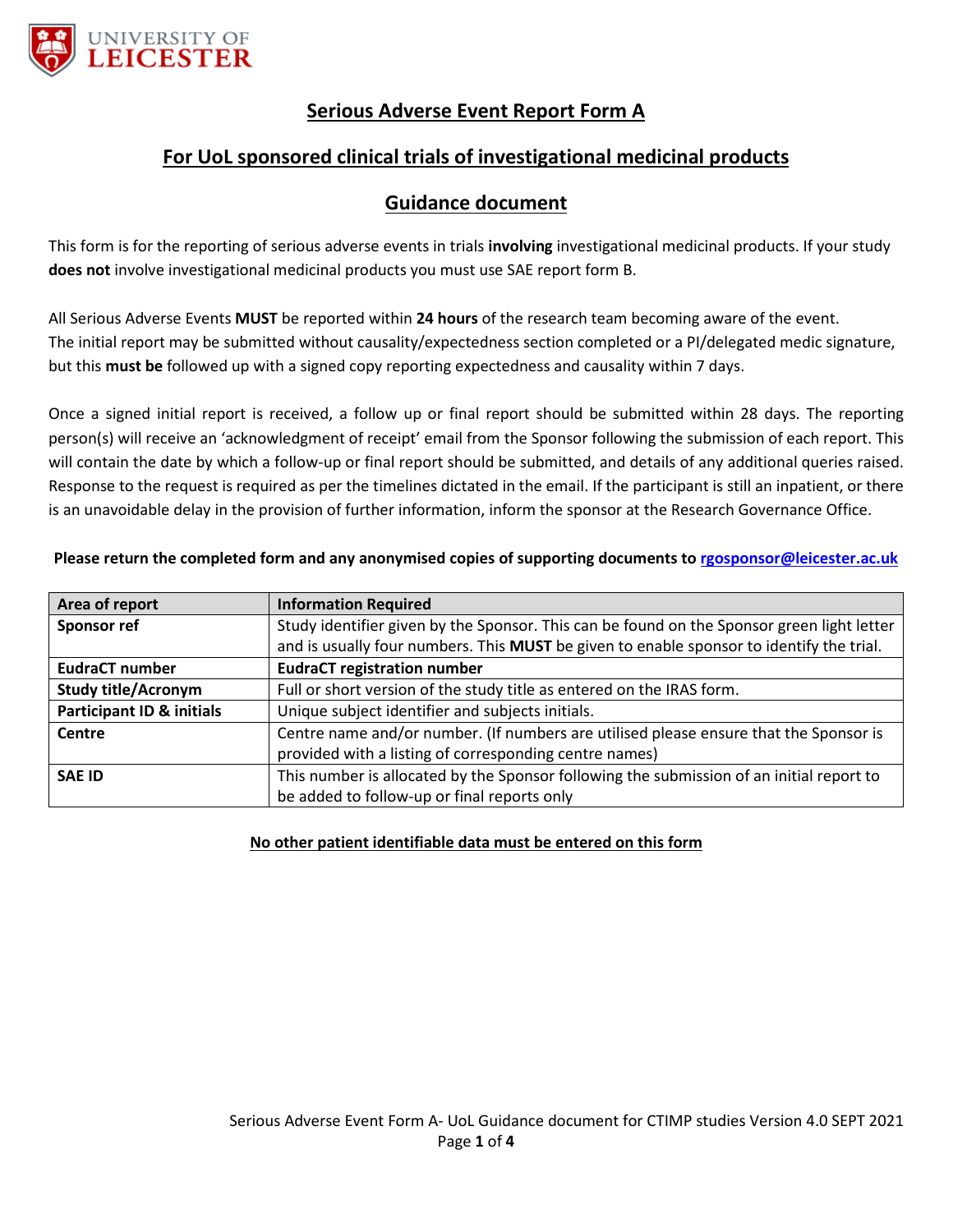

| Area of report                  | <b>Information Required</b>                                                                                                                                                         |
|---------------------------------|-------------------------------------------------------------------------------------------------------------------------------------------------------------------------------------|
| 1. Type of report               | Select one option from the list below                                                                                                                                               |
|                                 | Initial report                                                                                                                                                                      |
|                                 | The first time you are reporting an event, this may be a signed or unsigned report. At                                                                                              |
|                                 | this time point either not all details are available, the form is unsigned, or the event is                                                                                         |
|                                 | marked as ongoing.                                                                                                                                                                  |
|                                 | Follow-up report                                                                                                                                                                    |
|                                 | Follow-up information to an initial report is being provided. The event may still be                                                                                                |
|                                 | ongoing or even resolved and further information relating to the event is still required.                                                                                           |
|                                 | Further reports must be submitted until the resolution of the event.                                                                                                                |
|                                 | Follow-up reports must be submitted until the resolution of the event or all information                                                                                            |
|                                 | has been provided. Please enter the number of the follow-up report e.g. if an initial<br>report has been submitted and this is the first follow-up report put '1' in the box. If an |
|                                 | initial and a follow-up report has previously been submitted and this is a further follow-                                                                                          |
|                                 | up, please put a '2' in the box etc.                                                                                                                                                |
|                                 | <b>Final report</b>                                                                                                                                                                 |
|                                 | When all follow-up information is available for this serious adverse event and the                                                                                                  |
|                                 | outcome for the event has been completed.                                                                                                                                           |
|                                 | Initial and final report                                                                                                                                                            |
|                                 | All information about the SAE is available and the outcome of the event is known. The                                                                                               |
|                                 | SAE is therefore considered to be complete on the submission of this report.                                                                                                        |
| Date of report                  | Date you are completing this specific SAE report. This should be updated each time an                                                                                               |
|                                 | additional report e.g. follow-up, final or amended report is submitted.                                                                                                             |
| <b>Title of serious adverse</b> | Enter keywords that best summarise the event e.g. chest pain.                                                                                                                       |
| event                           | Multiple serious adverse events MUST be reported on individual forms.                                                                                                               |
| Date of onset                   | Date of onset of the reported event. This should be the date of onset of the initial                                                                                                |
|                                 | symptoms which may be prior to the event becoming an SAE e.g. if a person suffers for                                                                                               |
|                                 | three days with abdominal pain prior to being hospitalised. The onset date should be the                                                                                            |
|                                 | date when they first started experiencing abdominal pain. If a full date is not known<br>then UN/MM/YYYY should be completed.                                                       |
| Date study team aware           | The date that the event was reported to/or the study team became aware of the event.                                                                                                |
|                                 | The SAE must be submitted within 24 hours of this date.                                                                                                                             |
| 2. Seriousness criteria         | Select one option from the list.                                                                                                                                                    |
|                                 | If the event fits more than one criteria, choose the most significant one. Multiple                                                                                                 |
|                                 | Serious Adverse Events MUST be reported on individual forms. If 'other' is selected,                                                                                                |
|                                 | please specify e.g. adverse event of special interest.                                                                                                                              |
| 3. Narrative                    | If the SAE is due to an admission to hospital, provide the admission and discharge dates.                                                                                           |
|                                 | In the narrative box, provide an account of the event, similar to that of a discharge                                                                                               |
|                                 | summary. The description must have sufficient details for evaluation by the individual(s)                                                                                           |
|                                 | reviewing the SAE, who may not be experts in the disease area or investigational                                                                                                    |
|                                 | medicinal product(s). Abbreviations of clinical conditions should not be used.                                                                                                      |
|                                 | Summarise any relevant laboratory or diagnostic tests. Include details of discharge if                                                                                              |
|                                 | appropriate. Please provide any anonymised supporting documents as appropriate e.g.                                                                                                 |
|                                 | copies of CT scans/blood results.<br>If extra space is required for the narrative section, please use a separate continuation                                                       |
|                                 | sheet and submit alongside the SAE report.                                                                                                                                          |
| 4. Event severity               | Select one option from the list.                                                                                                                                                    |
|                                 | Mild                                                                                                                                                                                |
|                                 |                                                                                                                                                                                     |

Serious Adverse Event Form A- UoL Guidance document for CTIMP studies Version 4.0 SEPT 2021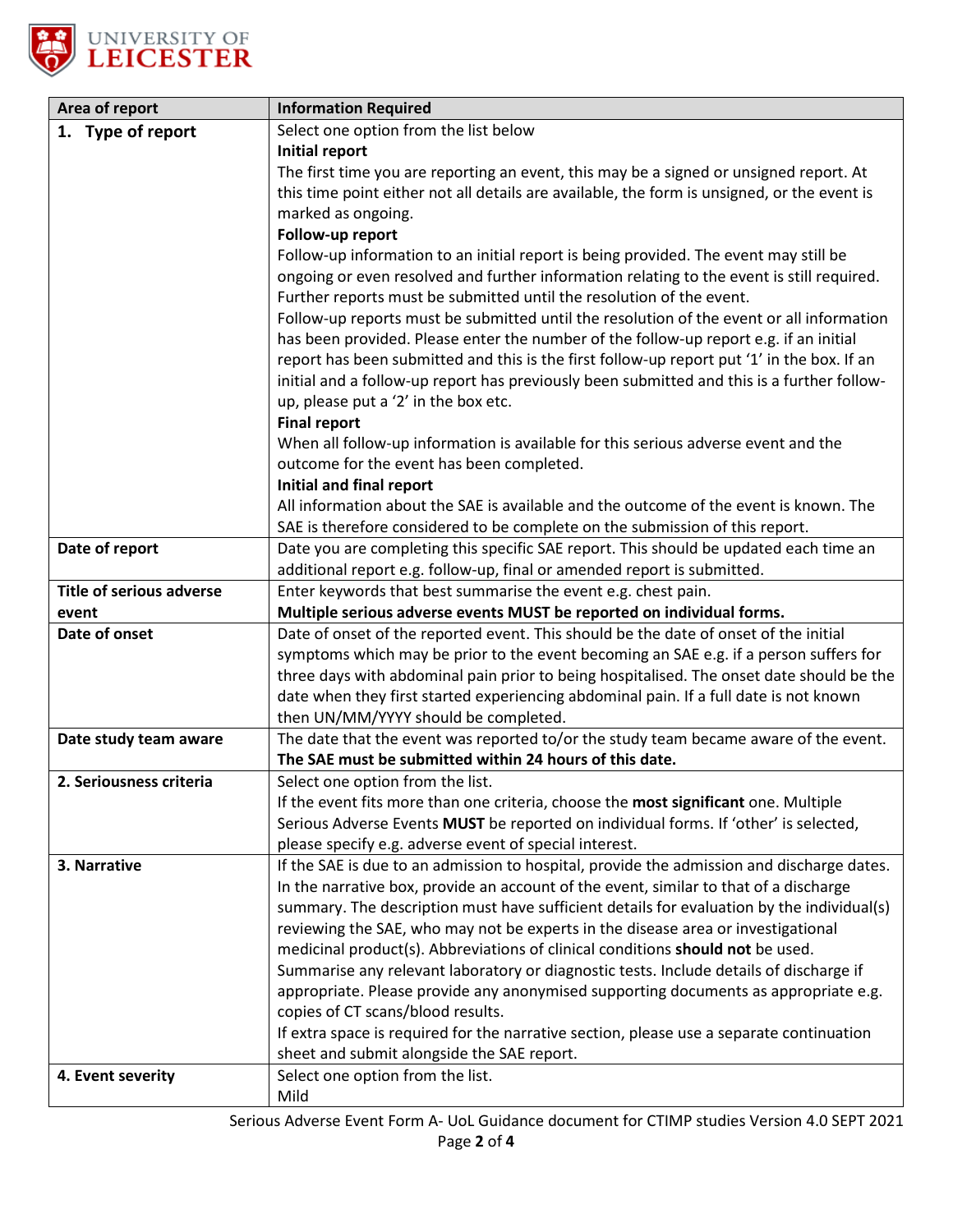

|                             | Moderate                                                                                      |
|-----------------------------|-----------------------------------------------------------------------------------------------|
|                             | Severe                                                                                        |
| 5. Is the study IMP blinded | Detail if the study drug(s) the participants are receiving are known to the investigating     |
| or un-blinded               | team or are blinded.                                                                          |
|                             | If a SUSAR has been reported blinded studies must be un-blinded as per un-blinding            |
|                             | <u>procedure.</u>                                                                             |
| 6. Study medication         | If the study involves more than one drug, SOP S-1009 Appendix $7 - 4$ additional drug         |
| information                 | sheet' should be used to capture the data obtained in sections 6-8 across the different       |
|                             | IMPs. Use as many additional drug sheets as required.                                         |
|                             | Select the check box if an additional drug sheet has been completed.                          |
| Has the participant been    | Answer Yes or No.                                                                             |
| administered the study drug | If yes, further information should be provided in the table below                             |
|                             | If No, please provide a reason in the box provided                                            |
| 7. Action taken with study  | Select one option from the list.                                                              |
| drug due to the event       | Provide additional details as necessary e.g. dates/dosages                                    |
|                             | If participant not taking IMP at time of event mark as not applicable.                        |
| 8. Causality and            | This section must be completed by the Chief/Principal Investigator or other medically         |
| expectedness                | qualified investigator, as agreed by the Sponsor, and delegated this role on the              |
|                             | Delegation of Authority and signature log by the Principal Investigator.                      |
|                             |                                                                                               |
|                             |                                                                                               |
| 8a. Evaluation of Causal    | Answer related or unrelated                                                                   |
| relationship to IMP         | The causal relationship of the study drug to the event MUST be reported.                      |
|                             |                                                                                               |
|                             | **Related - if there is at least a reasonable possibility of a causal relationship between    |
|                             | the IMP and the SAE i.e. the relationship cannot be ruled out                                 |
|                             |                                                                                               |
|                             | Not Related - If there is no causal relationship between the IMP and the SAE                  |
|                             | i.e. the event is caused by something other than the IMP e.g. underlying disease, a           |
|                             | concomitant medication.                                                                       |
| 8b. Expectedness            | If the event is considered related to the IMP, the expectedness MUST be reported.             |
|                             | The assessment of expectedness MUST be based ONLY on the information contained                |
|                             | in the APPROVED Reference Safety Information (RSI) i.e. Investigator Brochure and/or          |
|                             | the Summary of Product Characteristics.                                                       |
|                             | <b>Expected</b> – The event is an expected reaction based on the information contained in the |
|                             | Investigator Brochure and/or Summary of Product Characteristics.                              |
|                             |                                                                                               |
|                             | ** Unexpected - The event is unexpected based on the information contained in                 |
|                             | the Investigator Brochure and/or Summary of Product Characteristics.                          |
|                             |                                                                                               |
|                             | **If the event is related and unexpected it is a Suspected Unexpected Serious Adverse         |
|                             | Reaction (SUSAR) and requires expedited reporting. Inform the Sponsor immediately             |
|                             | via rgosponsor@le.ac.uk                                                                       |
|                             |                                                                                               |
|                             | If the trial involves more than one IMP then complete an additional drug form and mark        |
|                             | the checkbox on the SAE report.                                                               |
|                             |                                                                                               |